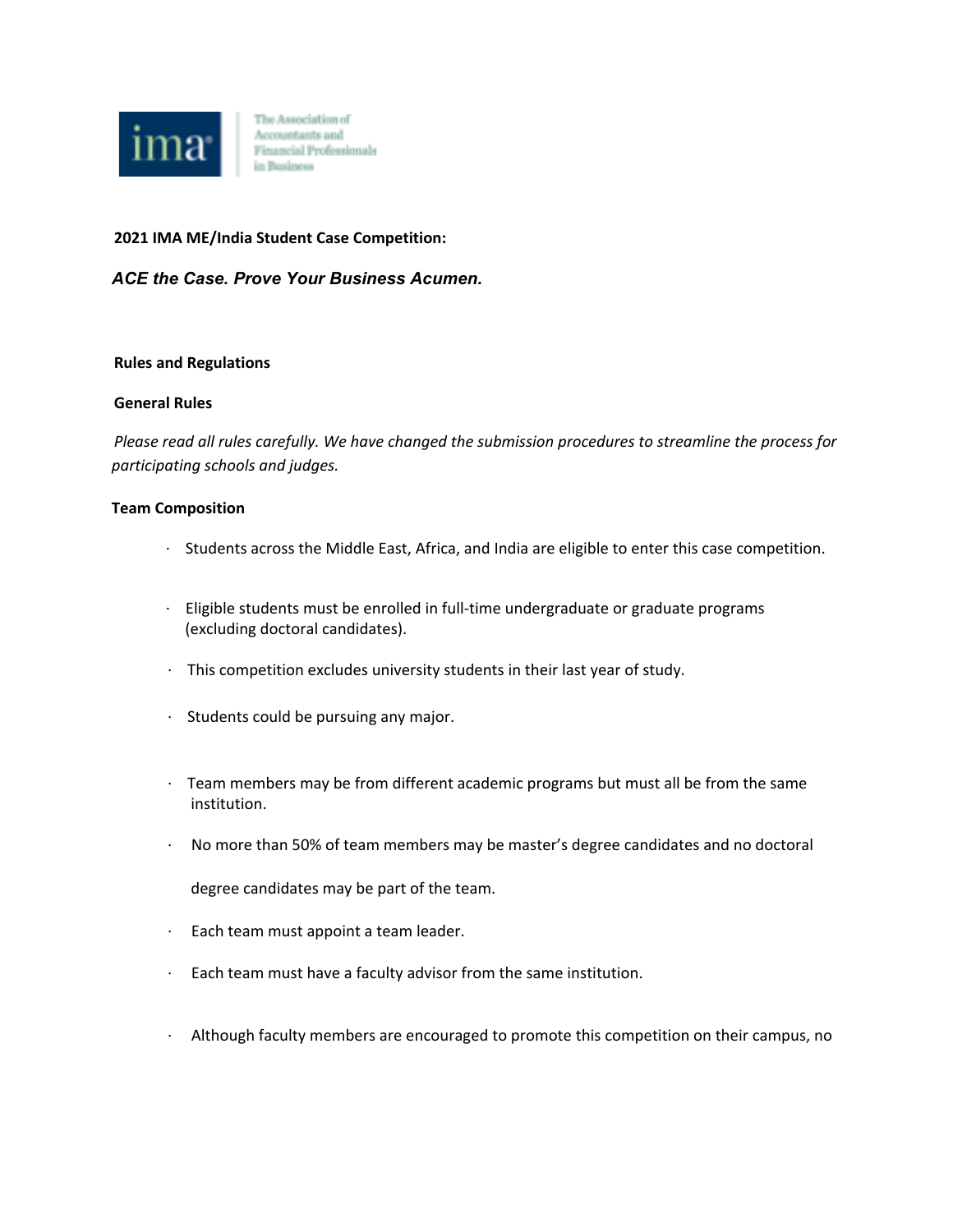faculty or other professional assistance is allowed in solving or presenting the case.

 $\cdot$  Each campus of any college/university is eligible to select a team(s) of three to five members.

# **Each entry must include:**

- Power Point presentation that contains your case analysis (no more than 40 slides).
- Signed Ethics Statement of Compliance.
- All presentations by each team must be uploaded on or before **January 31, 2021.**
- Late submissions will not be accepted.

## **Finalist Selection Process**

All case analysis submissions will undergo a preliminary evaluation by senior IMA members who are all CMA-certified. The top four teams (two from Middle East/Africa and two from India) will be selected and notified no later than the **March 18, 2021. The date of the final presentation will be held between May and June 2021. The date will be confirmed and communicated to the winning team around May 2021.** For those teams selected as finalists, IMA will be making the travel arrangements to the live finals. Participants will be responsible for obtaining the appropriate travel documentations.

# **Grand Finals Challenge**

The winning team from the finals will be invited to present at the Grand Finals challenge in Dubai, UAE in July 2021. The exact date of the Grand Finals will be communicated to the winning team closer to June 2021. IMA will pay the cost of travel and one-night accommodation for members of the winning team. IMA will determine the amount spent on travel and accommodation at its sole discretion.

The Grand Final challenge will comprise of university teams from Europe and Southeast Asia. Each team will be required to respond to additional questions on which they will be judged. Judges will be representatives from industry and academia.

#### **Awards and Prizes**

Each team member and faculty advisor will receive a certificate of participation. The first and second place winners will receive an engraved plaque with their college/university's name and each team member's name.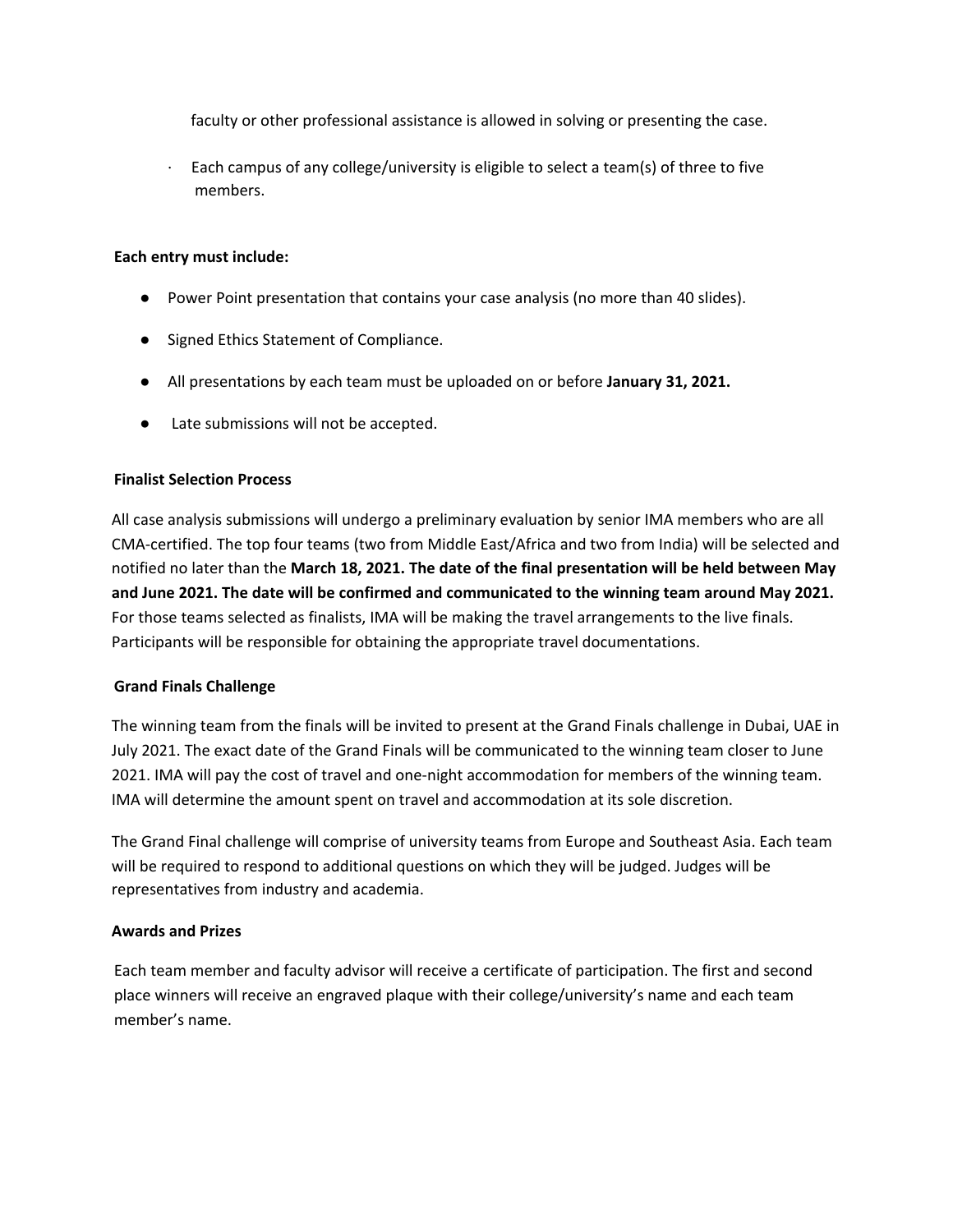#### 1st Prize

- $\cdot$  A \$500 Amazon gift voucher will be awarded to each team member.
- · Connection with a mentor in a local chapter.
- · Opportunity to engage in a virtual conversation with Jeff Thomson, CMA, CSCA, CAE, IMA President and CEO.
- · Winning team will win an all-expense paid trip to Dubai, UAE to present your winning case during the Grand Final challenge against winning teams from Europe and Southeast Asia.

## 2nd Prize

- $\cdot$  A \$250 Amazon gift voucher will be awarded to each team member.
- · Connection with a mentor in a local chapter.

## 3rd Prize

- · A \$150 Amazon gift voucher will be awarded to each team member.
- · Connection with a mentor in a local chapter.

# **Terms and Conditions**

- PPT presentations must be no more than 40 slides.
- PPT presentations must be written in English.
- At its sole discretion, IMA reserves the right to reject or at any time to remove from the competition any presentation that it finds unsuitable for any reason.
- All submitted presentations become the property of IMA and may be used for promotional purposes by IMA.
- PPT presentations must not contain any copyrighted material unless the team has secured the rights to the material. Presentations must be the entrant's original creation.
- Presentations cannot contain any profanity, offensive language, nudity, or otherwise objectionable material, the determination of which is solely at the discretion of IMA. IMA is not responsible for any opinions contained in entrants' videos.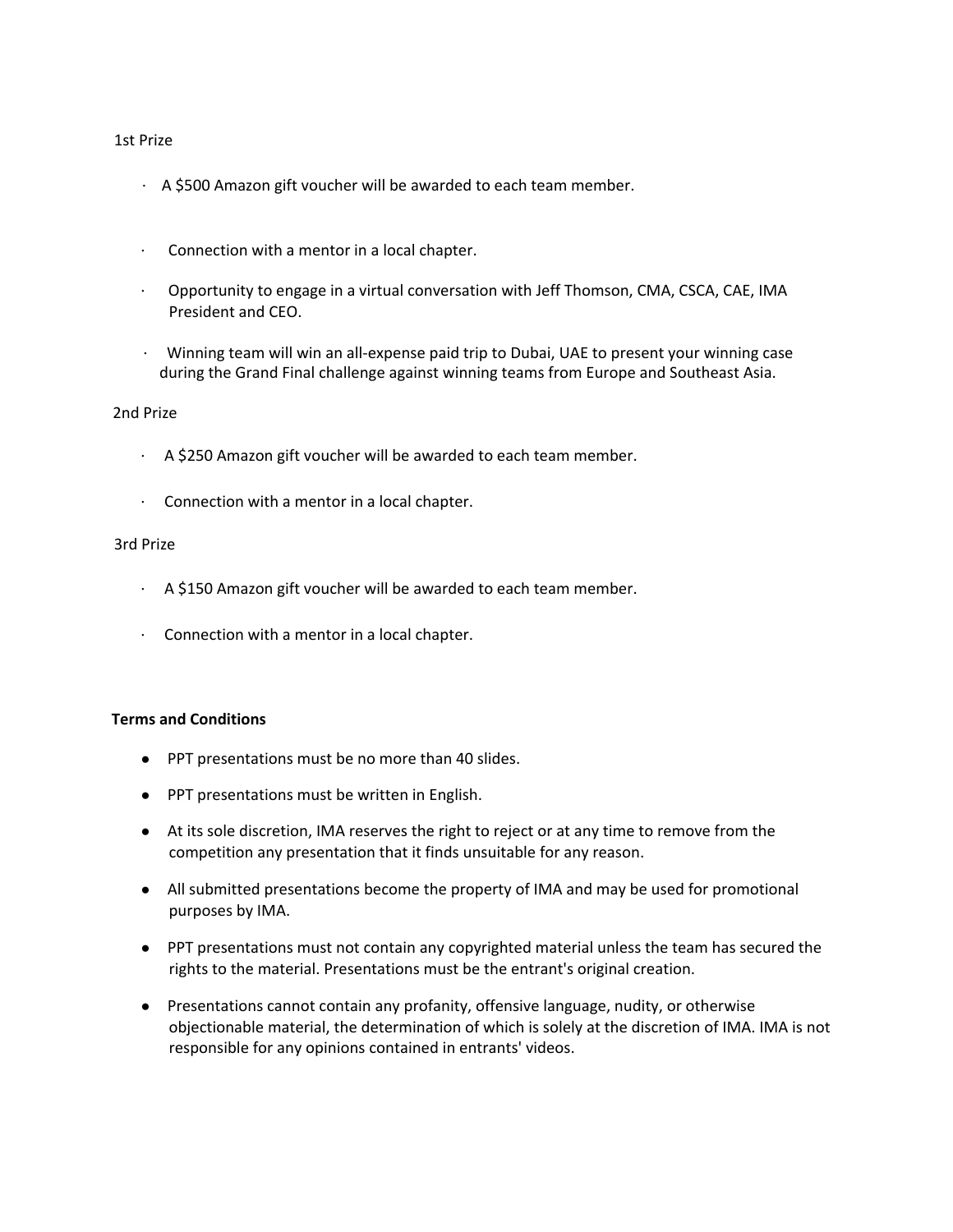- By entering this contest, teams agree to all rules concerning the contest that now exist or that IMA may publish in the future.
- To maintain anonymity in the judging process, team name should not be related to IMA, to your university, or to a teammate's name.

# **Rights**

- By entering the competition, participants agree and acknowledge that IMA® (Institute of Management Accountants) becomes the owner of all presentations submitted and that IMA may use the submitted content for reproduction in IMA social media, events, news, or promotional material, whether in print, electronic, or other media, including the IMA website. By participating in the 2021 IMA Middle East/India Student Case Competition, all participants grant IMA the right to their names and submissions for such purposes. All contestants agree to sign any copyright transfer or permission document requested by IMA regarding this paragraph.
- · By entering this competition, you agree to hold IMA harmless from any liability that may accrue to IMA by virtue of the content of the presentation submitted by you to this contest. By entering this contest, you agree to all rules concerning the contest that now exist or that IMA may publish in the future.
- · By entering this competition, you agree and acknowledge that you are undertaking participation in IMA® (Institute of Management Accountants) events and activities as your own free and intentional act, and you are fully aware that possible physical injury might occur to you as a result of your participation in these events. You give this acknowledgement freely and knowingly and that you are able to participate in IMA events, and you do hereby assume responsibility for your own well-being.

# **Contact us:**

For any queries concerning the 2021 IMA ME/India Student Case Competition, please contact:

Middle East/Africa: imamiddleeast@imanet.org or +971 4 429 6017

India: imaindia@imanet.org or +91 97390 71919

#### **Disclaimers**

# **Finals Dates:**

\*Finals and Grand Finals presentation dates are subject to change at IMA's discretion.

\* IMA may change the nature of the Grand Finals challenge from a face-to-face to virtual meeting, upon